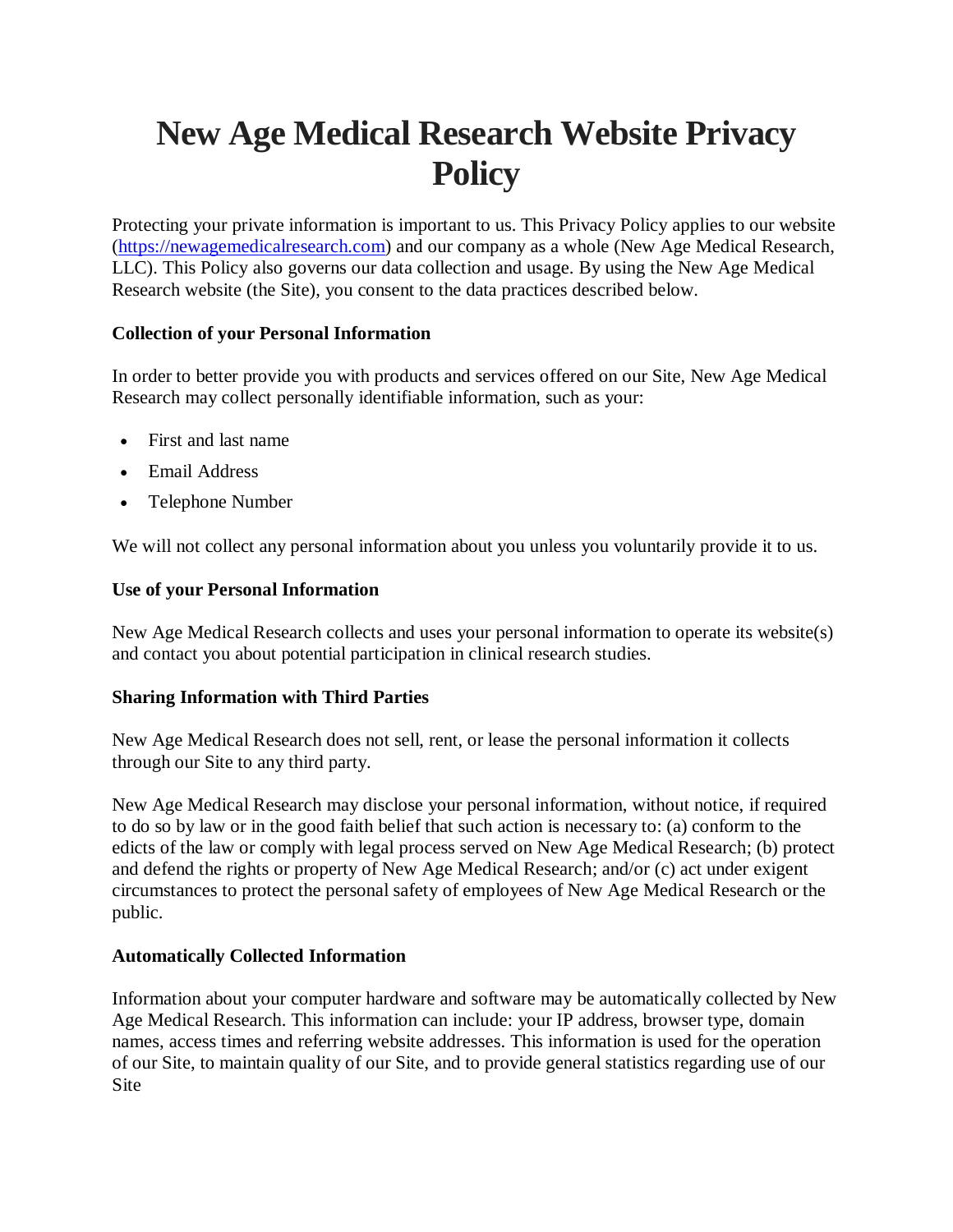## **Links**

This website contains links to other sites. Please be aware that we are not responsible for the content or privacy practices of such other sites. We encourage our users to be aware when they leave our site and to read the privacy statements of any other site that collects personally identifiable information.

## **Children Under Thirteen**

New Age Medical Research does not knowingly collect personally identifiable information from children under the age of thirteen. If you are under the age of thirteen, you must ask your parent or guardian for permission to use this website.

#### **Email Communications**

From time to time, New Age Medical Research may contact you via email for the purpose of providing announcements, promotional offers, alerts, confirmations, surveys, and/or other general communication.

#### **Changes to this Statement**

New Age Medical Research reserves the right to change this Privacy Policy from time to time. We will notify you about significant changes in the way we treat personal information by placing a prominent notice on our Site, and/or by updating any information on this page. Your continued use of the Site after such modifications will constitute your: (a) acknowledgment of the modified Privacy Policy; and (b) agreement to abide and be bound by that Policy.

## **Contact Information**

New Age Medical Research welcomes your questions or comments regarding this Privacy Policy. If you believe that New Age Medical Research has not adhered to our Privacy Policy, please contact us at:

New Age Medical Research, LLC Attn: Valery Barcena, Site Manager

11755 SW 90<sup>th</sup> Street

Suite 205 Miami, FL 33186

Email Address: newagemed@gmail.com

Telephone number: 305.596.9901